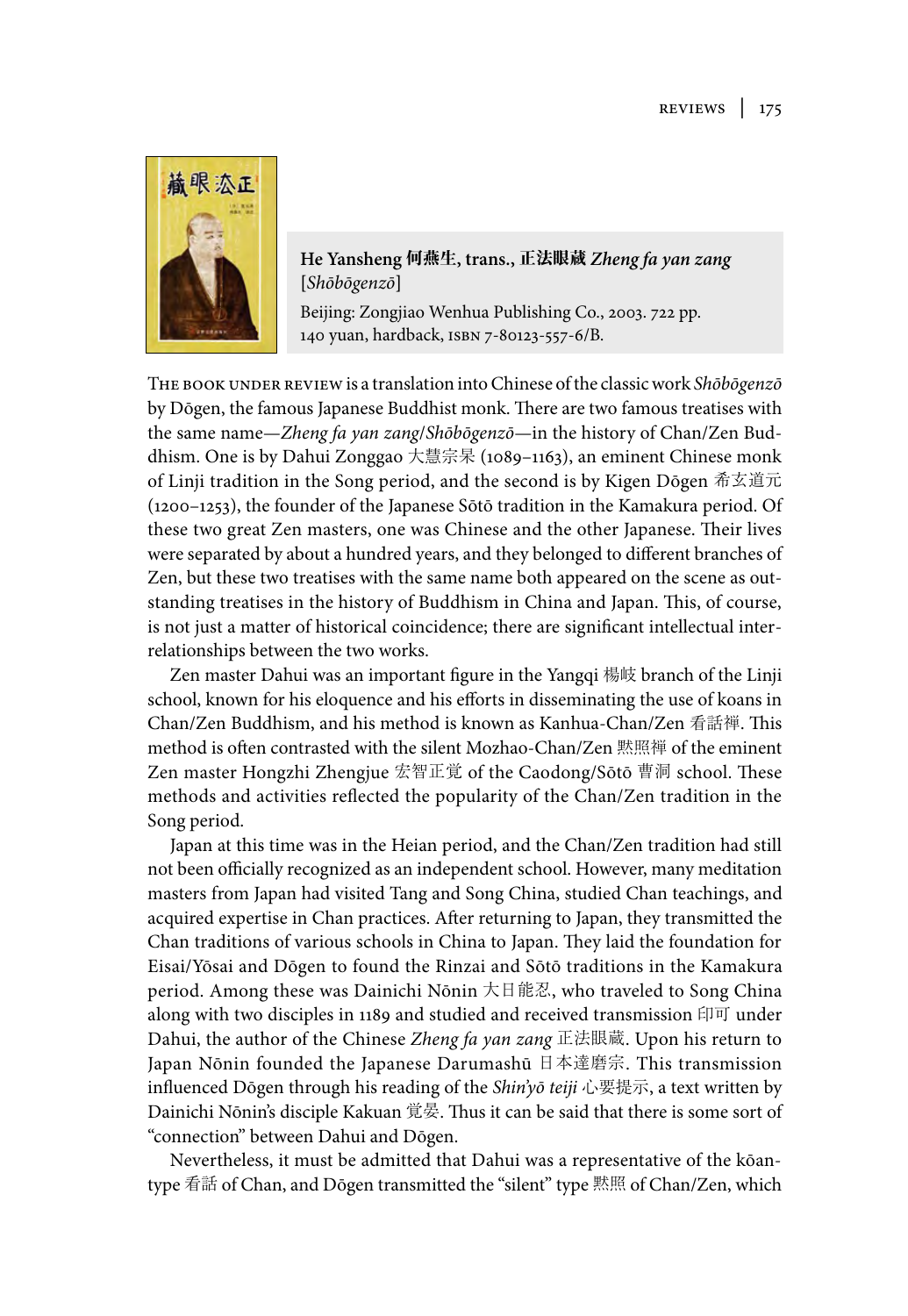were the two competing types of Chan/Zen in the Song period. Thus we cannot simply say that the Chan/Zen of Dahui and Dōgen are the same, though they share the distinction of having composed important treatises with the same title. The Japanese version, the *Shōbōgenzō*, was the first treatise on Buddhist philosophy written in "colloquial" Japanese, and is lauded as the finest philosophical work ever written by a Japanese. It is, of course, the most important text in the Japanese Sōtō tradition, and continues to hold an important place in the history of Japanese Buddhism and is the key to understanding Dōgen's Zen thought.

It goes without saying that the *Shōbōgenzō* has been studied extensively in Japan, and it has also received much attention in the West, with numerous translations into European languages. Despite the value it holds for Chinese scholars, however, until now it has not been introduced in China. Dōgen studied and experienced the Chan/Zen tradition in China, and on this basis developed his own unique Zen philosophy. The *Shōbōgenzō* is the key to Dōgen's Zen, which cannot be understood apart from this treatise. Although the text has been translated into English, French, German, Russian, and other European languages, it had not yet been rendered into modern Chinese. As a result, studies of Dōgen have yet to make much progress in China. This unfortunate situation has now been rectified by the translation of the *Shōbōgenzō* by He Yansheng. He completed this translation over the course of about six years, and this has been made public by a publisher in China. This is a most welcome contribution to the community of scholars in China. Let us now note our impressions of the translation, and discuss three of its characteristics.

- . The translation attempts to retain the distinct "flavor" of Dōgen's original prose: The translator has chosen a very literal style of translation. The *Shōbōgenzō* is written in Japanese, but the style is very close to Chinese. Thus He does not translate the text into contemporary Chinese, but into more of a "classical" Chinese text. As a result, the translation not only shows respect for and retains the style of Dōgen's original text, but also, to a certain extent, embodies the "flavor" of Zen. For difficult passages, the translator has provided supplementary text in parentheses, thus making it easier to understand. In this way the style of the original is retained, and can be appreciated by the reader. Also, this text contains many colloquial expressions from Dōgen's era, and Dōgen himself created quite a number of new expressions; in these cases the translator left the expressions in their original form, without attempting to translate them. This is a way to preserve Dōgen's particular sense of language, and shows a respect for the spirit of the text.
- 2. The translation includes detailed annotation: The *Shōbōgenzō* is Dōgen's great lifetime work, written over a long timespan, and with many versions extant. He has focused on the basic 75-fascicle *Shōbōgenzō*, which is considered to best reflect Dōgen's own thought, as well as a translation of the 2-fascicle *Shōbōgenzō*. Five miscellaneous fascicles are also appended. The content of this work is very wide-ranging, and from a distant era, making it very difficult to understand